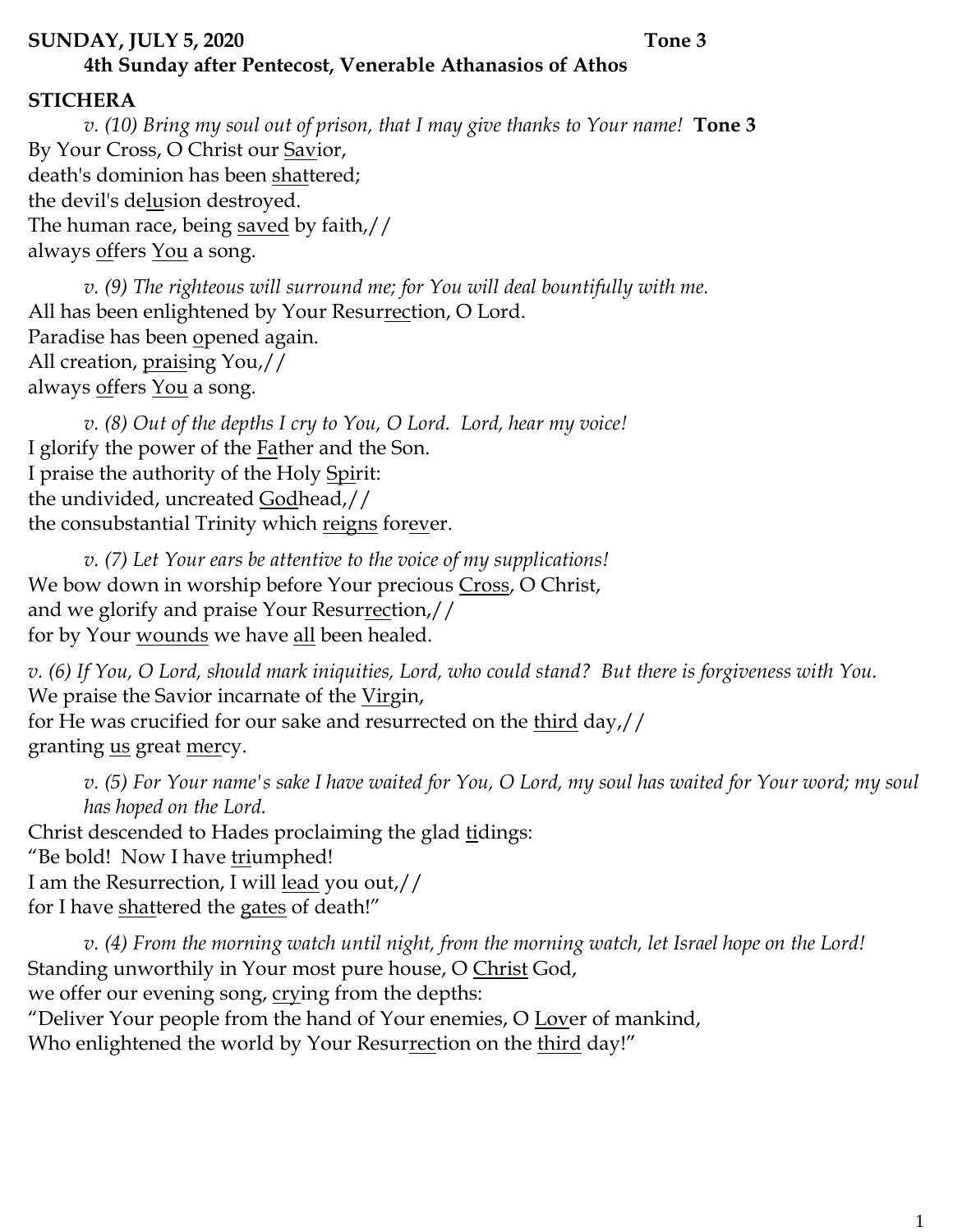*v. (3) For with the Lord there is mercy and with Him is plenteous redemption, and He will deliver Israel from all his iniquities.* **Tone 2** What praises are worthy of you, O Athanasios? Your virtues are your true adornment, And you were filled with grace by the light flowing from God. You are a sword cutting down the rebellious passions, A radiant pillar of divine contemplation, A flame of abstinence enkindling on the lampstand of your soul// The divine precepts of the One who gives life to all mankind!

*v. (2) Praise the Lord, all nations! Praise Him, all peoples!* What praises can worthily crown you, O Athanasios? You are an eagle <u>soaring</u> on the wind, Carried like a heavenly being on the wings of divine contemplation. You are a stronghold of humility, an unshakeable rampart of discernment, Truly majestic in your nobility of soul, An intercessor before Christ our God,// That He protect your spiritual children in His compassion.

*v. (1) For His mercy is abundant towards us; and the truth of the Lord endures for ever.*  By the radiance of your gifts, you are like a morning star, Guiding those who are blinded by the passions toward the never-setting Light, O <u>fath</u>er Athanasios, <u>wise</u> in God. Since you increased the talent entrusted to you, Christ made you a physician of souls: Able to lance festering wounds with the <u>scalpel</u> of your words,// You restore health to the faithful who have recourse to you.

*Glory to the Father, and to the Son, and to the Holy Spirit;* **Tone 6** Your life was filled with the grace of God, O father Athanasios, And your passing was truly <u>ho</u>ly. Today, the whole community of the Holy Mountain assembles. Seeing you lifeless upon your bed it cries aloud in tears: Grant one last word to your servants. Tell us: how can you leave your sons whom you have loved as a compassionate father? Although the tomb will cover you on earth, We who wholeheartedly venerate you will have you in heaven as a protector// And intercessor before Christ our God!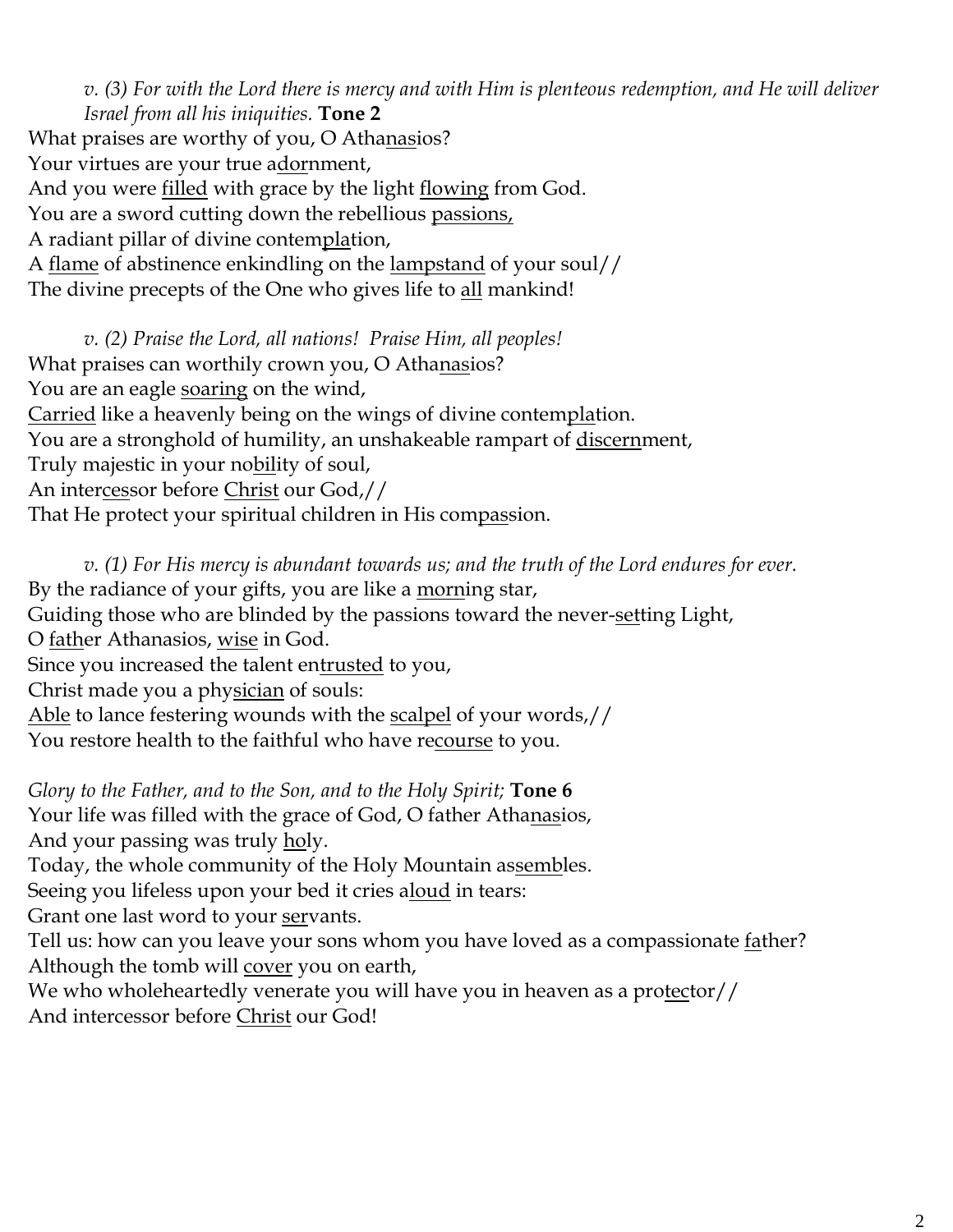*now and ever, and unto ages of ages. Amen.* **Tone 3** *(Theotokion – Dogmatikon)* How can we not <u>won</u>der at your mystical childbearing, O exalted Mother? For without receiving the touch of man, you gave birth to a Son in the flesh, immaculate Virgin. The Son born of the Father before eternity was born of you at the fullness of time, O honored Lady. He underwent no mingling, no change, no division, but preserved the fullness of each nature. Entreat Him, O Lady and Virgin, and Mother, to save the souls of those who, in the Orthodox manner, confess you// to be the Theotokos

### **APOSTICHA**

**Tone 3** The sun was darkened by your Passion, O Christ, but all creation was enlightened by the light of Your Resurrection.// Accept our evening song, O Lover of mankind!

*v. The Lord is King; He is robed in majesty!*  Your life-bearing Resurrection, O Lord, enlightened the whole universe, recalling Your creation. Delivered from Adam's curse, we sing:// "Almighty Lord, glory to You!"

*v. For He has established the world, so that it shall never be moved.* You are the changeless God, Who, suffering in the **flesh**, were changed. Creation could not endure seeing <u>You</u> on the Cross. It was filled with fear while praising Your patience. By descending to Hades and rising on the third day,// You have granted to the world life and great mercy.

*v. Holiness befits Your house, O Lord, forevermore!*  You endured death, O Christ, to deliver the human race from death. You rose from the dead on the <u>third</u> day, raising with yourself those who knew You as God// and enlightening the <u>world.</u> Glory to You!